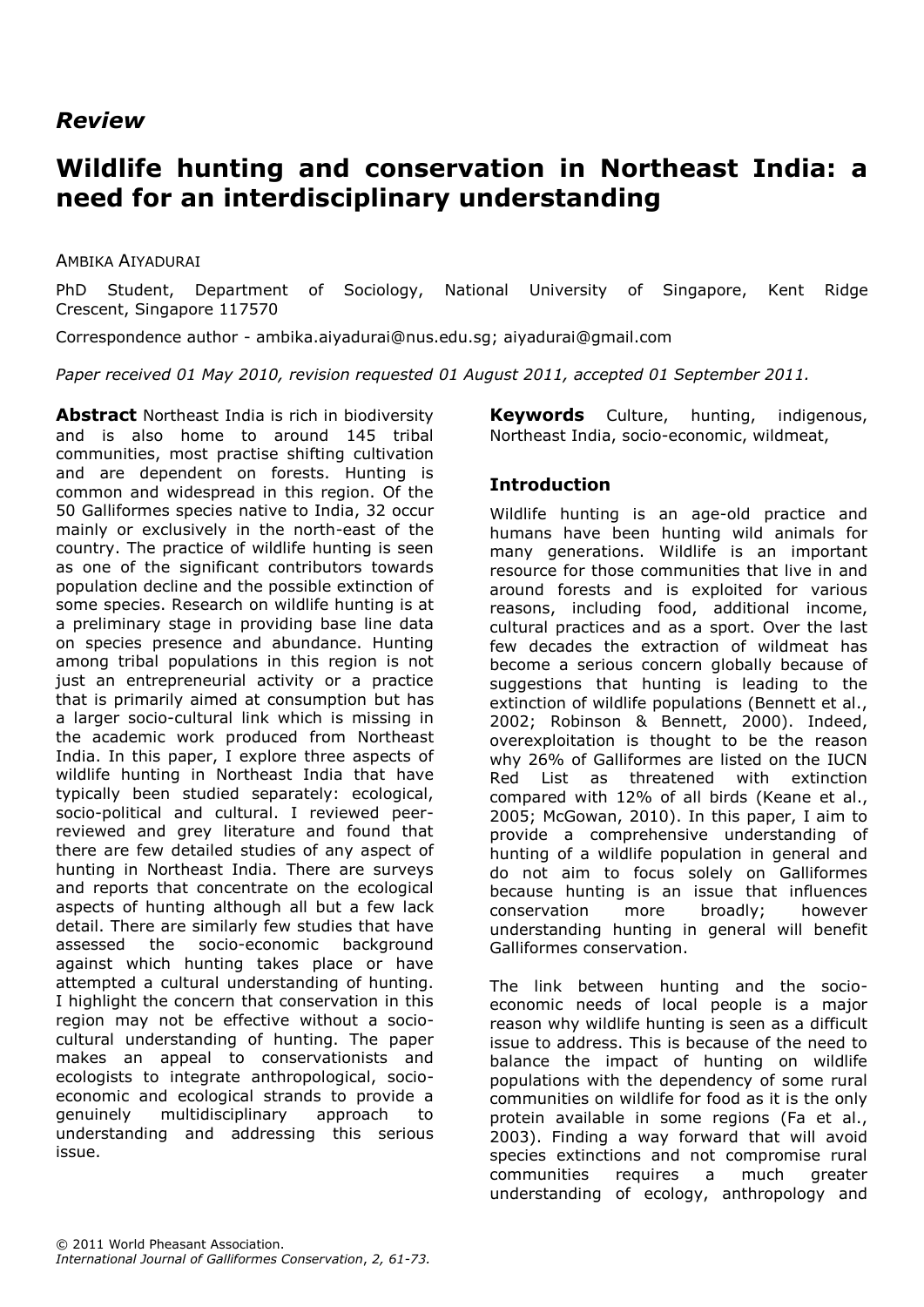socio-economics than we currently have and nowhere is this a bigger challenge than in Northeast India, home to 32 species of Galliformes (Sathyakumar & Sivakumar, 2007).

There are numerous studies on wildlife hunting across the globe highlighting the seriousness of this issue (Bennett & Robinson, 2001; Milner-Gulland et al., 2003, Robinson & Bennett, 2004). The majority of wildmeat studies in the conservation literature have been focused largely on the quantification of offtake and hunting effort (Jerozolimski & Peres, 2003; Rist et al., 2008). These ecological data are further developed as sustainability models to predict the impact that recorded levels of hunting may have on population levels (Wilkie et al., 1998; Swart et al., 2004).

Wildmeat researchers have used different approaches to understand the problem such as market surveys to quantify the trade, market accessibility and consumer profile (Juste et al., 1995). Recent studies compared different methods that researchers adopted to examine hunting and these studies evaluated their advantages and disadvantages (Gavin et al., 2010).

There are relatively few studies from Asia when compared with Africa (Corlett, 2007; Alvard, 2000) and micro-level information on hunting by indigenous people is even more scarce (Griffin & Griffin, 2000; Rao et al., 2005). In India, the emphasis of hunting studies has been on international trade of wildlife (tiger skins, ivory and leopard parts) which has been the focus until recently, and data on local and indigenous hunting in India is very sparse (Madhusudan & Karanth, 2002, Kumara & Singh, 2004; Kaul et al., 2004). Northeast India has witnessed only a few studies (Datta, 2002; Hilaludin et al., 2005; Aiyadurai et al., 2010) and so there is a lack, not only of detailed knowledge of species hunted and offtake, but also of socio-economic importance of hunting to local livelihoods. In Northeast India, hunting by tribal populations is not just of economic concern but has wider cultural importance as well (Elwin, 1959; Aiyadurai, 2007b) and this is important for understanding the reasons why hunting is so widely practised.

This paper is a first assessment of what we currently know about the ecological, cultural and socio-political aspects of hunting in Northeast India where hunting is widespread amongst the largely tribal population.

The aim of this paper is (1) to review the current understanding of wildlife hunting in Northeast India from three perspectives: ecological, socio-political and cultural; and (2) to make a case that conservation in this region needs a new approach.

#### *India's Northeast*

India's Northeast is a region of rich biodiversity and of considerable ethnic diversity. It is located between  $22^{\circ}$  N and  $29.3^{\circ}$  N latitude and 89.7 ° E and 97.8 ° E longitude. The region occupies an area of  $2,55,500$  km<sup>2</sup> and comprises eight states, viz. Arunachal Pradesh, Assam, Manipur, Meghalaya, Mizoram, Nagaland, Sikkim and Tripura (Fig. 1). It occupies 7.7 % of India's total geographical area and supports 50 % of the flora (ca. 8000 species) of which 32 % (ca. 2526 species) are endemic (Anonymous, 2006; Yumnum, 2008).

The region is an ethno-botanical transition zone between India, China, Tibet, Burma and Bangladesh (Ali & Das, 2003) and is home to 45 species of Galliformes (Sathyakumar & Sivakumar, 2007) (Table 1). The fauna and flora are used by the local people for a wide variety of socio-economic and medicinal purposes (Solanki & Chutia, 2004; Kato & Gopi, 2009; Dollo et al., 2010). The human population is mainly rural and practise swidden farming (clearing a field by slashing and burning, planting it for a number of seasons and then abandoning it for a lengthy fallow period) which is markedly different from the more intensive farming that is characteristic of most of rural India. Dependence on forests for firewood, bamboo and other forest produce is high.



FIG. 1 The Northeast region is highlighted black in the insert and the eight states that make up Northeast India are shown.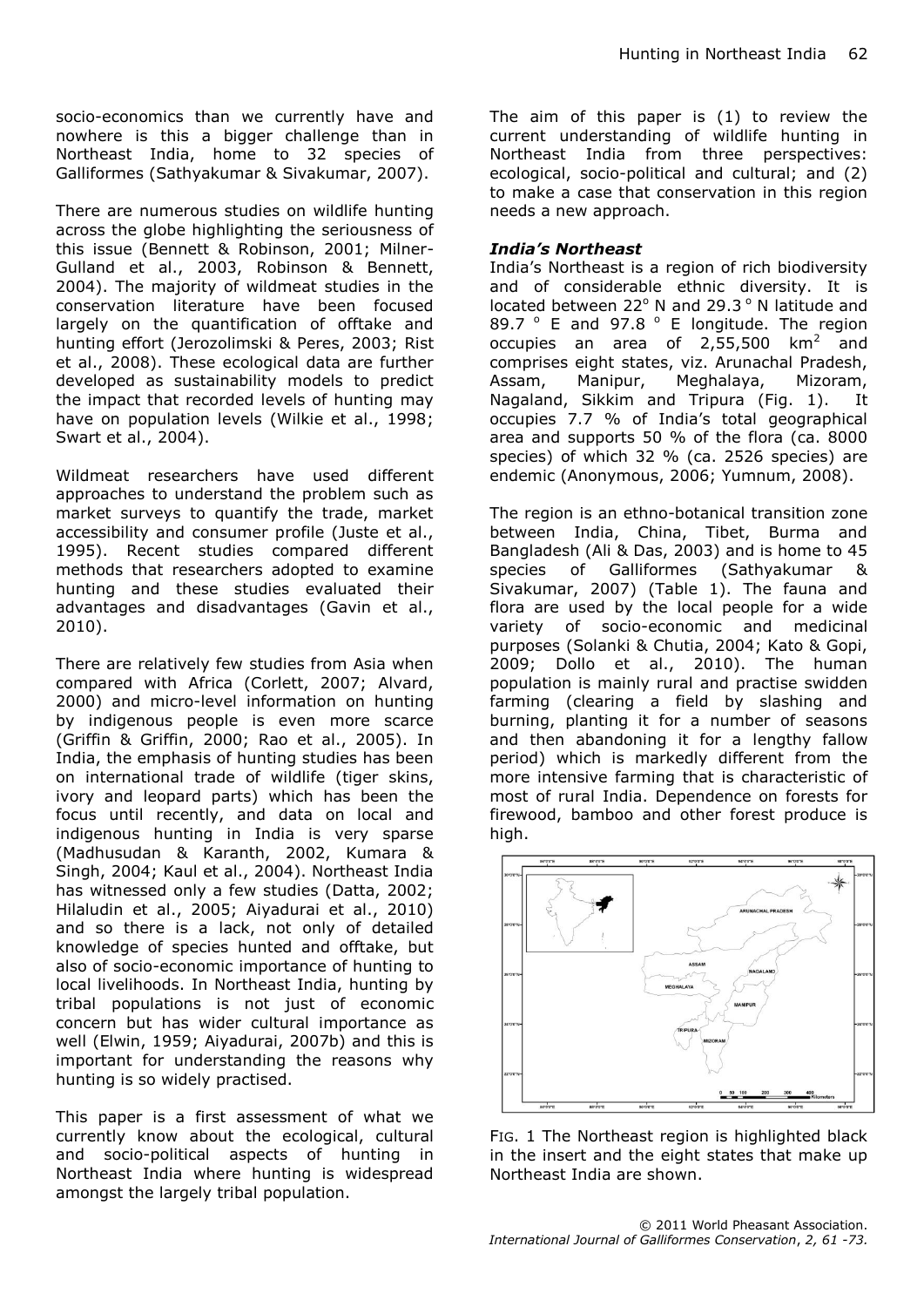TABLE 1 List of Galliformes in Northeast India, their population and status on the Indian Wildlife Protection Act (IWPA), 1972 (as amended up to 1993).

| Common name                    | Scientific name              | Population    | Hunting      | <b>IUCN</b>            | <b>IWPA</b> |
|--------------------------------|------------------------------|---------------|--------------|------------------------|-------------|
| Snow partridge                 | Lerwa lerwa                  | Fairly common |              | Least Concern          | IV          |
| Tibetan snowcock               | Tetraogallus tibetanus       | Uncommon      |              | Least Concern          | $\bf I$     |
| Himalayan snowcock             | Tetraogallus<br>himalayensis | Fairly common |              | Least Concern          | IV          |
| Buff-throated<br>partridge     | Tetraophasis<br>szechenyii   | Rare          |              | Least Concern          | IV          |
| <b>Black francolin</b>         | Francolinus francolinus      | Common        |              | Least Concern          | IV          |
| Chinese francolin              | Francolinus<br>pintadeanus   | Rare          |              | Least Concern          | IV          |
| Swamp francolin                | Francolinus gularis          | Fairly common | $\checkmark$ | Vulnerable             | IV          |
| Tibetan partridge              | Perdix hodgsoniae            | Fairly common |              | Least Concern          | IV          |
| Common quail                   | Coturnix coturnix            | Fairly common |              | Least Concern          | IV          |
| Japanese cuail                 | Coturnix japonica            | Fair          | $\checkmark$ | <b>Near Threatened</b> | IV          |
| Blue quail                     | Coturnix chinensis           | Uncommon      |              | Least Concern          | IV          |
| Rain quail                     | Coturnix<br>coromandelica    | Common        |              | Least Concern          | IV          |
| Jungle bush-quail              | Perdicula asiatica           | Fairly common |              | Least Concern          | IV          |
| Manipur bush-quail             | Perdicula manipurensis       | Rare          | $\checkmark$ | Vulnerable             | IV          |
| Hill partridge                 | Arborophila torqueola        | Fairly common |              | Least Concern          | IV          |
| Rufous-throated<br>partridge   | Arborophila rufogularis      | Fairly common |              | Least Concern          | IV          |
| White-cheeked<br>partridge     | Arborophila atrogularis      | Fairly common | $\checkmark$ | Near Threatened        | IV          |
| Chestnut-breasted<br>partridge | Arborophila mandellii        | Uncommon      | $\checkmark$ | Vulnerable             | IV          |
| Mountain bamboo-<br>partridge  | Bambusicola fytchii          | Uncommon      |              | Least Concern          | $\mathbf I$ |
| Blood pheasant                 | Ithaginis cruentus           | Fairly common |              | Least Concern          | I           |
| Satyr tragopan                 | Tragopan satyra              | Rare          | $\checkmark$ | Near Threatened        | I           |
| Blyth's tragopan               | Tragopan blythii             | Rare          | $\checkmark$ | Vulnerable             | I           |
| Temminck's<br>tragopan         | Tragopan temminckii          | Rare          |              | Least Concern          | I           |
| Himalayan monal                | Lophophorus<br>impejanus     | Fairly common |              | Least Concern          | I           |
| Sclater's monal                | Lophophorus sclateri         | Rare          |              | Vulnerable             | $\rm I$     |
| Red junglefowl                 | Gallus gallus                | Common        |              | Least Concern          | IV          |
| Kalij pheasant                 | Lophura leucomelanos         | Common        |              | Least Concern          | $\bf I$     |
| Tibetan eared-<br>pheasant     | Crossoptilon harmani         | Rare          |              | Near Threatened        | I           |
| Mrs Hume's<br>pheasant         | Syrmaticus humiae            | Rare          |              | Vulnerable             | I           |
| Grey peacock<br>pheasant       | Polyplectron<br>bicalcaratum | Fairly common |              | Least Concern          | I           |
| Indian peafowl                 | Pavo cristatus               | Common        |              | Least Concern          | I           |
| Green peafowl                  | Pavo muticus                 | Rare          | $\checkmark$ | Vulnerable             | IV          |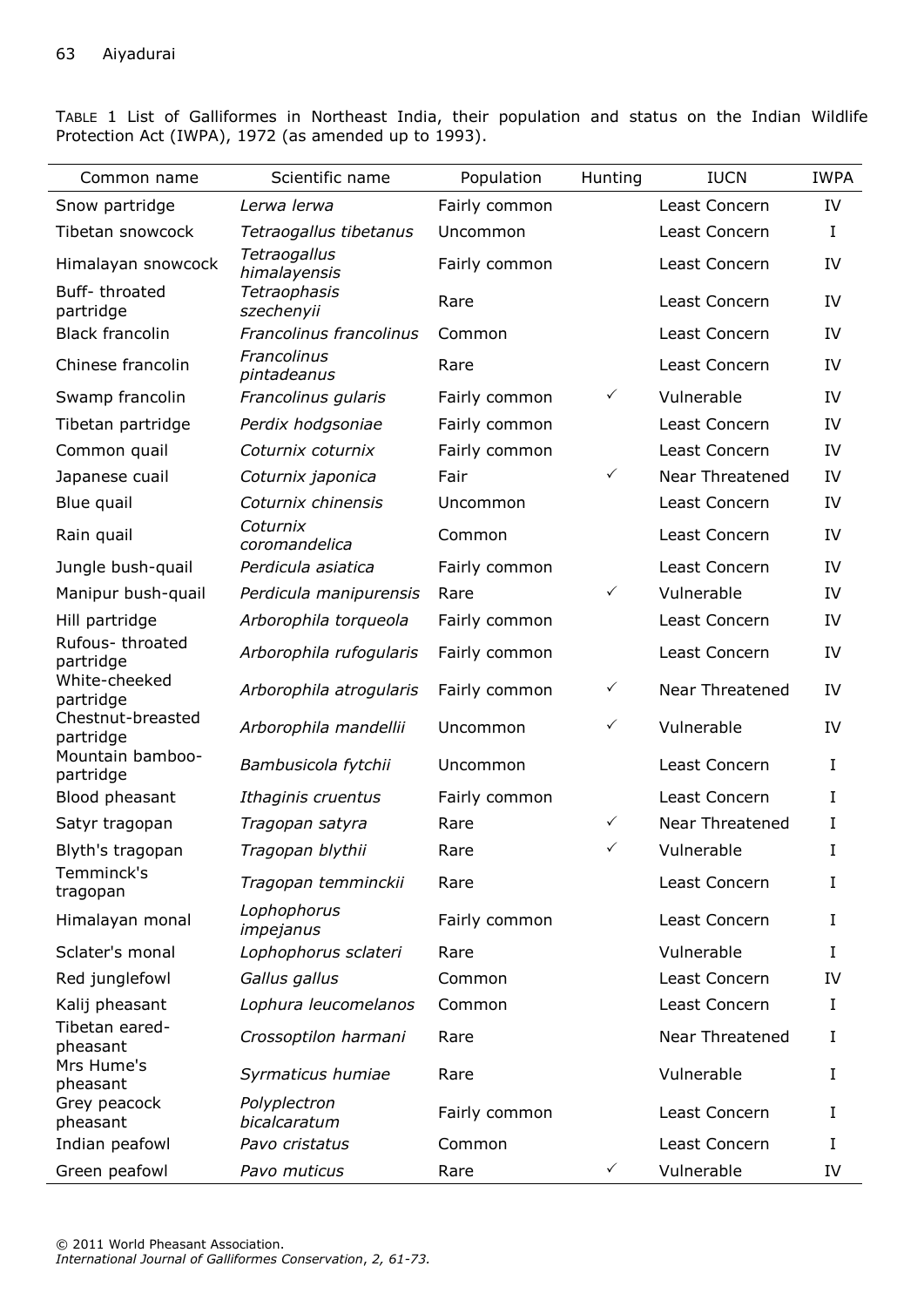#### *Ecological understanding of hunting*

Northeast India's biodiversity has been subject to a growing academic interest among ecologists, both within India and from other countries. This is partly because the region has been included within the Eastern Himalaya 'biodiversity hotspot' (Myers et al., 2000).

Ecologists identify hunting as one of the primary threats to wildlife populations in Northeast India (Pawar & Birand, 2001; Datta, 2002; Mishra et al., 2006). Furthermore, there is an increasing number of status surveys and anecdotal records from Northeast India which further suggest that hunting is a significant threat to many species (Kumar & Solanki, 2008; Mishra et al., 1998; Choudhury, 2006; Ghose, 2003). They have so far focussed on gathering basic information on species data, such as identifying which species are present and what their distribution is, which species are hunted and how many individuals there are, and what the overall biomass extracted is (see for example Hilaludin et al., 2005; Solanki & Chutia, 2004). Studies on the impact of hunting on the wild population are only just starting.

Camera trapping in Namdapha National Park in Arunachal Pradesh indicates the absence of large carnivores and an 'empty forest' (Datta et al., 2008). However, quantitative information of the effect of observed levels of offtake on wild populations of hunted species in Northeast India is in desperately short supply. Preliminary data of animals hunted is available from different parts of Northeast. For example, Mishra et al.'s (2006) study in Western Arunachal Pradesh (Tawang and West Kameng) reported a list of at least 26 mammals hunted locally. Aiyadurai et al. (2010) reported 33 species of mammals hunted by tribes of Arunahcal Pradesh from East Kameng, Lohit and Anjaw districts. Hilaluddin et al., (2005) reported hunting of 134 wild animals (mammals, birds and reptiles) from Nagaland, Mizoram and Arunachal Pradesh. Chutia (2010) reported 43 species of mammals hunted in Nagaland and Arunachal Pradesh. These studies provide basic data on species hunting, the reasons behind hunting and also the changes in the hunting patterns. No conclusions about the sustainability of hunting can be drawn from these studies.

In this paper, I highlight the fact that studying hunting from an ecological point of view is one aspect, but other linkages like markets and changes in socio-economic aspects give a bigger picture, which needs serious examination. I argue that conservation interventions largely focus on communities but the broad level changes are not considered when planning conservation interventions. This needs to be addressed.

Interestingly, new species of mammals and birds have been discovered recently from this region leading to further scientific explorations and ecological surveys. In 2004, a new subspecies of Sclater's monal pheasant *Lophophorus sclateri* was discovered (Kumar & Singh, 2003). A new species of primate, the Arunachal macaque *Macaca munzala* from Tawang District was discovered in 2005 (Sinha et al., 2005), and a year later, a new bird species *Liocichla bugnorum* was reported near Eagle Nest Wildlife Sanctuary in Arunachal Pradesh (Athreya, 2006). Northeast India is still largely understudied ecologically and these discoveries give an idea of the richness of the region's biodiversity. Moreover, saving these 'extremely rare' species means stricter regulations are likely to be further imposed, with its implications on wildlife hunting by local people.

#### *Socio-political understanding of hunting*

Research on wildlife hunting shows a recent shift towards examining the use of wildlife by local people and its socio-economic-cultural role (Aiyadurai, 2009; Dollo et al., 2010). Hunting is illegal in India, but because the rural people of the Northeast have always hunted it is considered a traditional right. The destruction of wildlife in any form was made unlawful in 1972 when the Wildlife Protection Act was enacted (Anonymous, 1994). The law was promulgated in response to the rapid decline of India's wildlife. The Indian Wildlife Protection Act is a comprehensive law for protecting India's biodiversity, and it prohibits hunting of any species and trade in trophies, animal articles and derivatives. A complete ban on hunting of wildlife species has affected the livelihood of many communities in India (Dutt, 2004; Gadgil & Malhotra, 1998). In remote areas, however, such as Northeast India, hunting still continues, largely due to its linkages with local customs. The awareness of conservation and sustainability issues is extremely low and in places people who are aware continue to hunt because of traditions and cultural norms.

The lack of economic alternatives or any other means of sustaining livelihoods in the region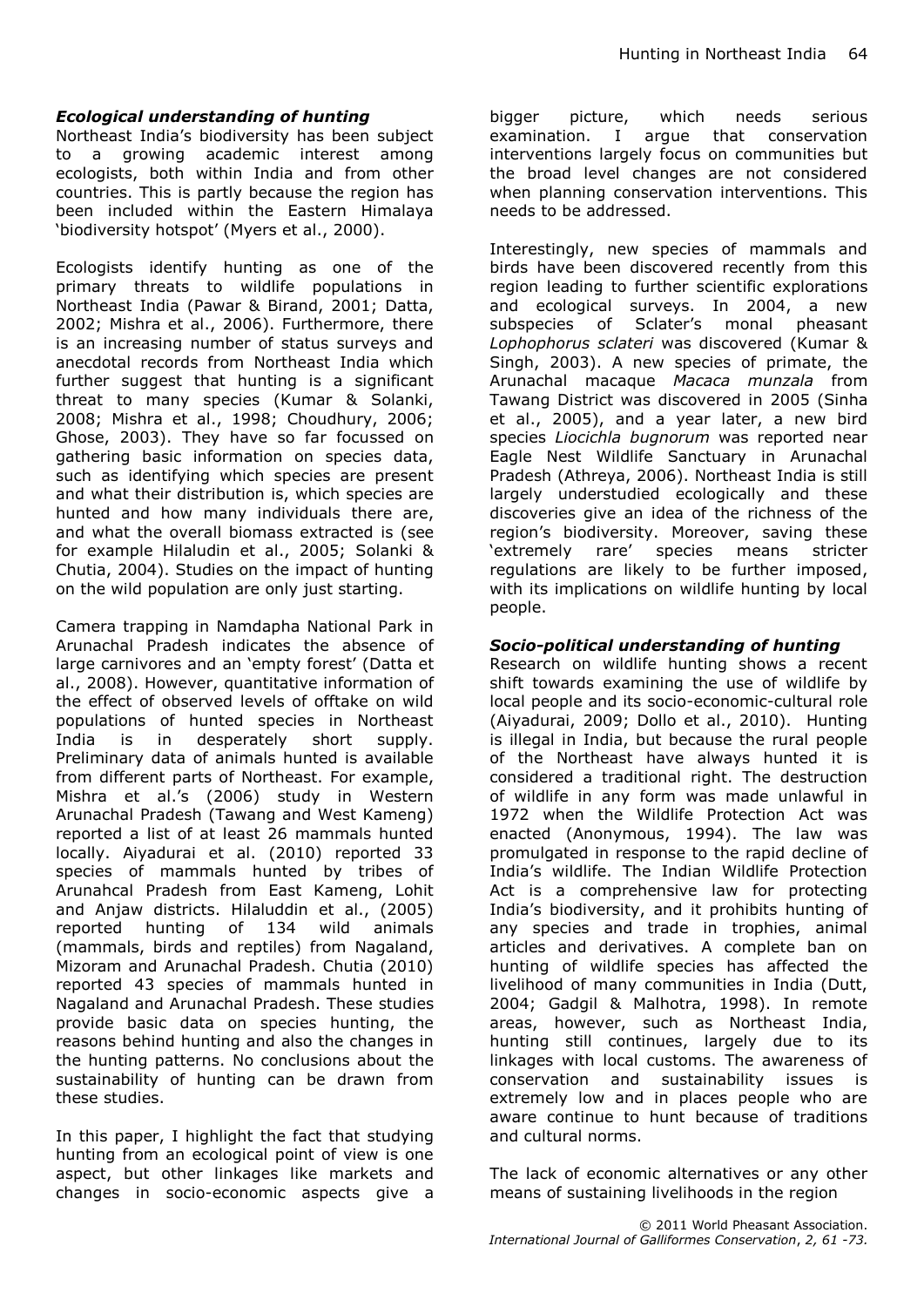ties villagers to the forest and they remain dependent on wildlife hunting. Species like musk deer and black bear are targeted because they command a good price. In the Mishmi Hills of Arunachal Pradesh, the market price of a musk deer pod (Moschus sp.) is ₹10,000<sup>1</sup> (£126) per *tola (*10 gms*)*. The pods (scent glands) are not used locally but are sold to *marwaris<sup>2</sup>* . Pods are then exported illegally to international markets and used in making perfumes. The black bear is targeted for its gall bladder from which bile is extracted and used in making traditional Chinese medicine. It is sold locally for [5](http://en.wikipedia.org/wiki/Indian_rupee)000 (£63) per *tola* (10 gms). The demand for soft and waterproof otter skins is high in the international trade and each skin is sold for [8](http://en.wikipedia.org/wiki/Indian_rupee)000-10000 (£100-125) to buyers from outside the region, e.g. from Myanmar. Other than highly priced products, animal skulls and skins are shared and sold as a trophy material and occasionally bartered for bottles of alcohol with the defence personnel posted on the international borders. Government officers are often given animal skins and some even ask villagers for particular animal skins or teeth (Aiyadurai et al., 2010) also pers obs).

Though the major consumers of wildmeat in Northeast are the rural communities, in Nagaland, high income families also eat wildmeat which they see as a luxury. As elsewhere in the region, people living in comparatively remote areas have limited access to markets and are largely dependent on wildmeat. Those who have migrated to cities and towns, however, maintain their preference for the taste of wildmeat. The belief in Nagaland is that wildmeat is 'purer' than domesticated meat, and as a result the people pay up to five times the price (Hilaludin et al., 2005). In Mizoram, people with higher education hunt less due to limited availability of time to hunt, but in Nagaland, the Angami higher income resulted in greater extraction of wildmeat.

People use both guns and locally prepared traps to hunt wildlife. The state government of Arunachal Pradesh issued gun licences in the 1950s to villagers to protect their crops and wild animals, but the arrival of guns in the Northeast goes back to the British

-

administration in Arunachal Pradesh, erstwhile NEFA (North East Frontier Agency), Naga Hills and other parts of Northeast India. Guns were used as 'political presents' which were paid as gifts to tribal chiefs for friendship and alliance by colonial frontier officials (Bailey, 1912; Mainprice, 1945). The local villagers then replicated these guns resulting in the proliferation of small arms, which probably had serious consequences on off-take (Aiyadurai et al., 2010). The presence of guns over time has become a symbol of prestige and gun licences are given by local politicians to gain the favour of the influential men in the village in exchange for their votes during local elections. Furthermore, the arrival of markets has increased accessibility to sophisticated weapons and ammunition and the growth of markets has led to a shift from cultural value to economic value of wildlife products. Animal parts that earlier had a mainly cultural value and were used as part of traditions are now sold for cash income. In Nagaland, a Kalij pheasant *Lophura leucomelanos* is sold for ₹[1](http://en.wikipedia.org/wiki/Indian_rupee)10 (£1.6) whereas in Walong (Arunachal Pradesh), pheasants are priced at  $\overline{\xi}$ [2](http://en.wikipedia.org/wiki/Indian_rupee)00 (£2.7) (Hilaludin et al., 2005; Aiyadurai, 2007a). A villager would share wildmeat with family members and villagers to maintain kinship ties, but with an economic value attached to it, wildmeat is often traded in the market.

Hunting in Northeast India is also a traditional leisure activity for various tribal communities, and politicians and bureaucrats also take part in modern day hunting. People who have moved to towns in search of jobs continue to maintain this tradition by hunting during weekends (see Das, 2010). In Khonoma village, urban elites come to stay in their village during the long winter vacation, and hunt during the month of January just after Christmas celebration. This is also true around Nagaland's 'Green Village' and their conservation activities in the Tragopan Sanctuary. This is a community-led initiative for conservation (D. Das, pers comm). Although hunting is banned, and conservation efforts are continuously being promoted by conservation NGOs, they may not deliver the expected results. According to Das (2010) 'most of the conservation conscious people who also acted as members of the conservation project in various capacities did not find it wrong to hunt wildlife outside the village where they worked as teachers, government servants and as contractors' (Das, 2010:175). People who are involved in conservation programmes may not hunt themselves due to lack of hunting skills,

 $1$  Price shown is from 2006 in Anjaw district of Arunachal Pradesh. See Aiyadurai (2007a).

<sup>2</sup> Traders from Rajasthan who run small businesses and travel in and out of Arunachal Pradesh frequently.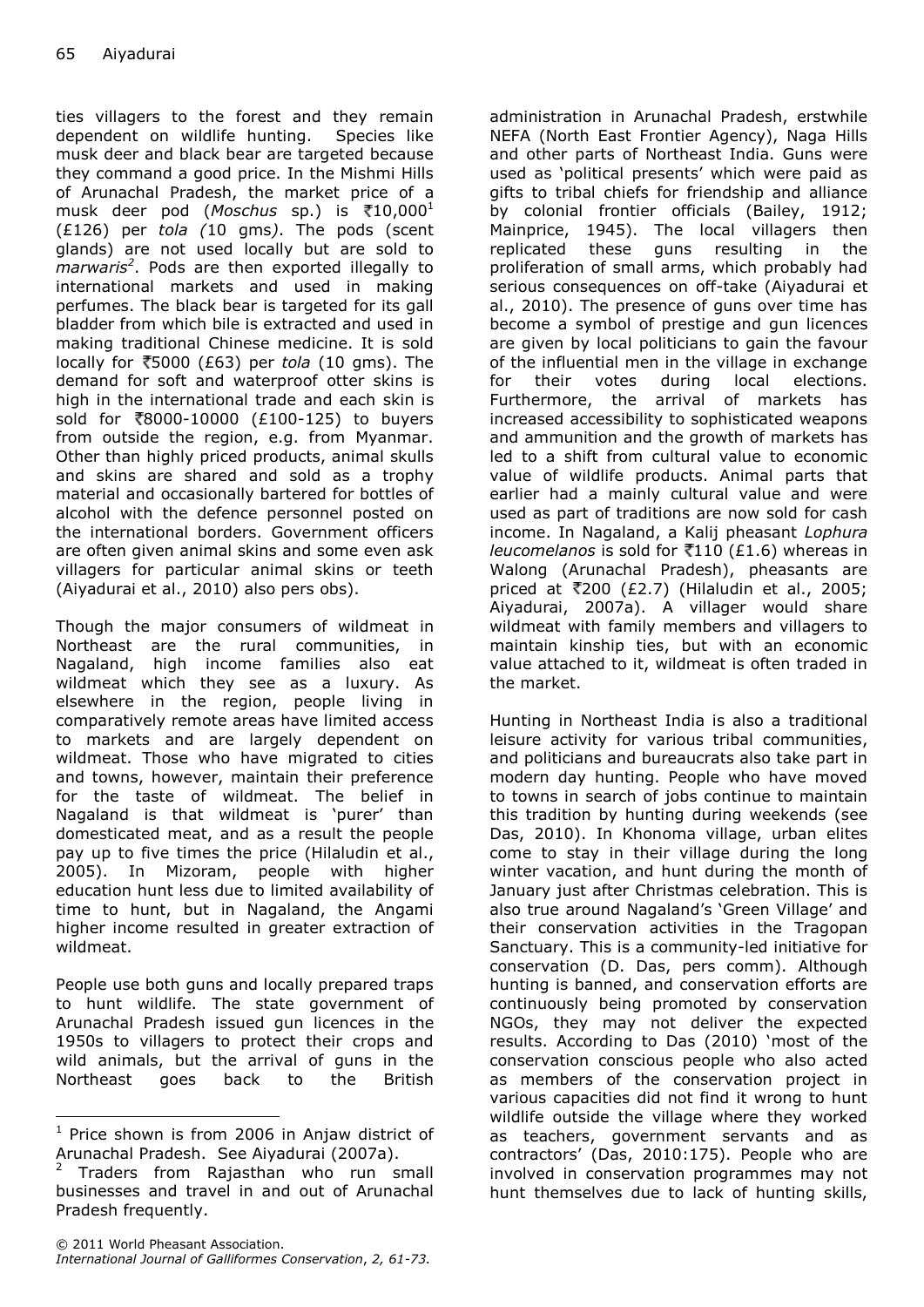but they are happy to accept hunted animals offered by other villagers, instead of saying 'No' to such practices. When the elite members visit their village for a holiday, they pressurize the local members of the conservation projects to allow hunting, and sometimes hunting is permitted for a month. Here the power and influence of elite and educated people is used to justify that it is their culture to hunt and rules are at times relaxed. Cultural practices are prioritized over conservation in places like Northeast India. Elsewhere, school teachers and government clerks use their motorbikes to travel further into the forests with their guns to shoot birds during their free time; often politicians and officers encourage hunting (Aiyadurai, pers obs). Due to lack of employment options, a traditional activity like hunting becomes beneficial for local people especially given the proximity to Myanmar and to wildlife trade routes in China (Datta, 2007).

The rise in human population is often a concern. During 1991–2001 the human population in Arunachal Pradesh increased by 27%, whereas the average increase for India was 21% (Anonymous, 2006). Migration from other states has led to a four-fold growth in the human population since 1947 (Anonymous, 2006). More than local population pressure, it is the demand from urban populations for wildmeat and the diffusion of new technologies of hunting that are causing the change.

The impact of socio-political changes in the region can be seen in the cultural practices. The linkages between these changes are built through several external actors like the defence personnel, traders or buyers who contact local go-betweens for purchasing, selling or exchanging of wildlife products. Through these channels, an informal commodity chain of trade is established. As cash becomes important in the local economy, wildmeat sale or trade through local gatekeepers becomes a profitable means to sell animal products rather than using them within the village. The demand for cash is becoming more than in the past, as cash is used to send children to school, used for medical care and to purchase commodities that are usually not available in the village. These basic needs draw people to enter into such exchanges. A very well known hunter in Anjaw in Arunachal Pradesh told me that he bartered a leopard skin for a crate of beer from a defence official and these beer bottles were later sold on a lottery to make more money. The lottery was run on a weekly basis which fetched him a

larger amount of cash. Another example is from a popular Hindu religious site '*Parshuram kund'* in Lohit district (Arunachal Pradesh) which is visited by large numbers of pilgrims during January for a religious fair. This fair has been long used as a site for trading of local wildlife products, but with the increase transportation and communication facilities, the temple site has become the centre of exchange between outside traders (*marwaris*) and local villagers, in this case Mishmis. Local hunters look forward to this fair in January which also coincides with the hunting season and provides a chance for hunters to sell their products at a profitable price. It is a cultural, religious and trade gathering which is beneficial as it is easier to meet potential buyers and bargain for a good price. Knowledge of what is going on now is important in understanding the multiple linkages that point to changing wildlife hunting practices. This network of actors, sites and reasons clearly indicate that simplistic conservation prescriptions, such as controlling or restricting hunting, will not help conservation to succeed.

#### *Cultural & anthropological understanding of hunting*

In a predominantly Hindu state, India's forests and animals are afforded religious and cultural protection (Rangarajan, 2001). Several species, such as elephants, tigers, and monkeys are worshipped and have an important role in Hindu mythology. The animist tribes of the Northeast however, do not share this religious tradition and several wildlife species are hunted for cultural and religion reasons.

The Northeast region of India largely has tribal populations living in close proximity to forests and their relationship to forests show stronger linkages with forest spirits. The pioneering work of Alex Aisher with the Nyishi community of Arunachal Pradesh throws light on the forest spirits and how they influence the way that people feel about their interactions with the ecosystem, thus emphasizing the intricate relationship local people share with their environment (Aisher, 2007). Similar observations were made among the Mishmi of Arunachal Pradesh who believe that *shuttho* (mountain spirit) takes care of the mountains and the animals that reside there (Kri, 2008; Aiyadurai, 2009). Such beliefs are also followed by indigenous groups in other parts of Asia; for example, according to the Kerinci people of Sumatra, wild animals in the forest are thought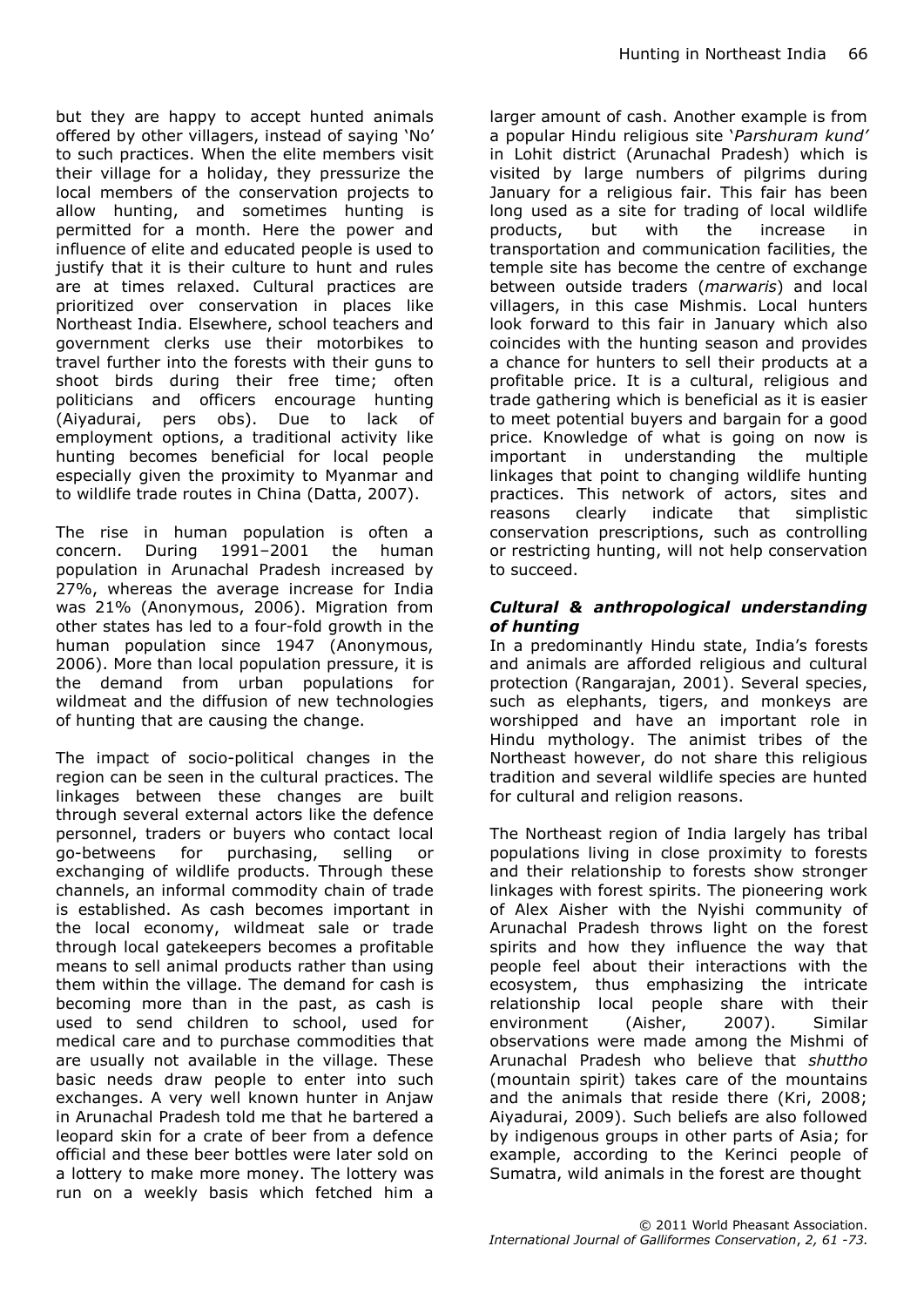to have a spiritual 'herdsman' who own these animals (Bakels, 2004).

Displays of wild animal skulls and skins are a common sight amongst the Miju Mishmi tribe. Wild boar *Sus scrofa*, takin *Budorcas taxicolor*, serow *Nemorheadus sumatrensis,* goral *Nemorhaedus goral* and Asiatic black bear *Ursus thibetanus* are some of the animals whose skulls are mounted on a neatly made bamboo frame which is found in every rural Miju Mishmi house in Arunachal Pradesh.



FIG. 2 Wild animal skulls displayed by the Miju Mishmi tribe

These skulls are tar-black (Fig. 2), the result of an occasional varnish of animal blood from frequently sacrificed domestic livestock. Skins of goral and Malayan sun bear *Helarctos malayanus* are used as mats. According to the animistic belief in Northeast tribal communities, sacrifices of domestic livestock are necessary to appease the spirits so that the village is protected from disease and famine. Domestic animals are offered to the spirits and in turn,

villagers receive animals during their hunting expedition from the spirit world.

It is important to emphasize here that several indigenous groups across the globe have similar beliefs about wild animals and hunting. The exchange of vital force between the human world and the spirit world through domestic animal sacrifices from human to spirits and vice versa during hunting is seen as an important process (Close et al., 1930; Singh, 1987). Among Asian hunting societies in China and Indonesia, hunting is a significant social activity and wild animals are powerful as subjects of myths, symbols and omens (Donovan, 2004). Hunting continues to play an integral part in several indigenous societies in spite of major social and economic adaptations and remains at the 'heart of the culture' as described for Agta indigenous groups in the Philippines (Estioko-Griffin & Griffin, 1981).

Unlike in the western world, for indigenous people the boundary between the human world and the natural world is often blurred. Humans are considered part of the natural systems, and animals, trees and rivers are believed to be 'people' with emotions and feelings. Two major concepts which are central to almost all indigenous groups are the presence of 'souls' in all objects (animate and inanimate) and the existence of an 'owner of the forest'.

Souls are sometimes referred to as spirits and the deep forests as a 'spirit world'. Among the Chewong of peninsular Malaysia, soul is believed to be present in inanimate objects, and the presence of 'another world' is common to the Nishi group in Arunachal Pradesh (Aisher, 2007). According to Ingold (1980), hunting in indigenous societies is seen not just as a normal survival activity but as a 'world renewing process' that is required for circulation and regeneration of life.

Unfortunately, there is a serious lack of such indepth academic studies in Northeast India to highlight the relationship between forests and people with emphasis on hunting. Anecdotal observations from the region emphasize that hunting and the presence of wildmeat is important in local peoples' customs. Hunting has been an important activity with a great pride attached to it. Gifting fresh or smoked wildmeat is a traditional norm and practised during festivals. Wildmeat is offered as a bride price during weddings and is regarded a status symbol.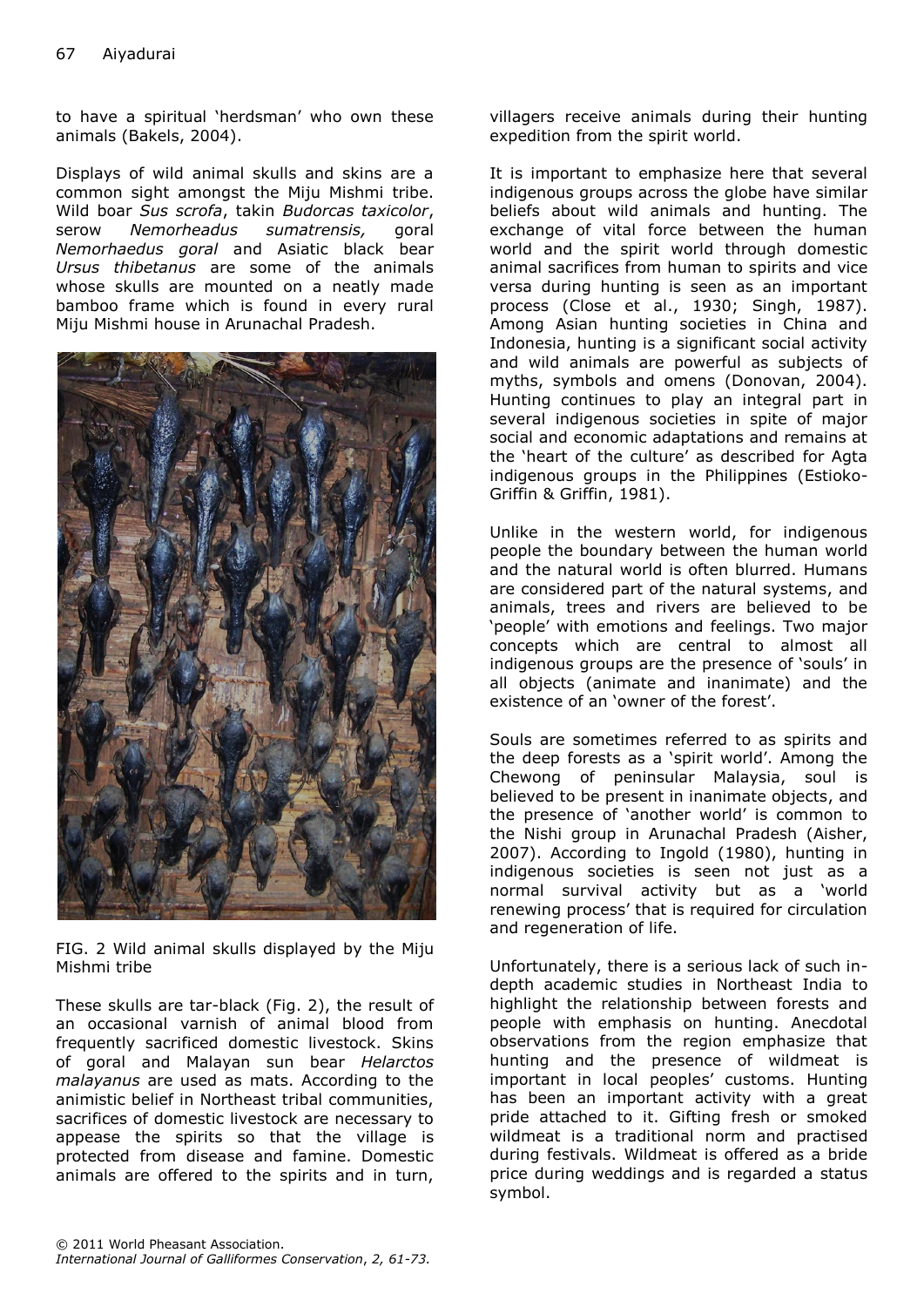Among the Apatani tribe in Nagaland, religious rituals include offerings of smoked Indian palm squirrel or five-striped palm squirrel *Funambulus pennanti,* particoloured flying squirrel *Hylopetes alboniger* and orange-bellied Himalayan squirrel *Dremomys lokriah*; they also sacrifice Assam macaques *Macaca assamensis*  to propitiate their deity during their annual spring festival, '*Morum'*. The festival's feasting includes a voluminous amount of barking deer *Muntiacus muntjak* and wild boar *Sus scrofa*  meat (Hilaludin et al., 2005).

Among the Nishi tribe, barbets, specifically the great barbet *Megalaima virens,* are often served to entertain special family guests. Nishi priests decorate their headgear with Asiatic black bear *Ursus thibetanus* skins and a pair of hornbill tail feathers. Furthermore, Nyishi prize the skin of capped langur *Presbytis pileatus* and black bear skin for making sheaths for their traditional machetes and as shoulder belts (Aiyadurai & Varma, 2003).

Orange-bellied squirrels are gifted by Adi men to the bride's family during marriage ceremonies in Arunachal Pradesh (Das & Shukla, 2007). Tribes in Mizoram use meat of the Assam macaque during pregnancy and this is believed to aid the development of the infant; bats are supposed to cure asthma; the gall bladder of the Asiatic black bear heals jaundice; and the liver of the hoolock gibbon *Hylobates hoolock* kills malarial parasites. Angamis consume hoopoe *Upupa epops* to alleviate male impotency. Mishmi prepare hand fans from pheasant tails (Fig 3). Mishmi shaman priests keep these fans, which are used when the priests chant and these fans can be found in most Mishmi houses.

The hunting practices are undergoing several changes for socio-economic and political reasons. These changes can be seen in the erosion of cultural practices that were followed in the past. Hunters follow certain taboos which are related to conservation practice to prevent over-hunting of animals. For example, the yellow-throated marten *Martes flavigula* is not hunted and not eaten by Miju Mishmi; if it gets caught in the traps set for other animals, it is buried in the soil immediately. Similarly, hunting of hoolock gibbon is taboo in Miju Mishmi villages in Lohit district. Even sighting one is considered extremely inauspicious, especially for pregnant women who strongly avoid seeing one - it is believed that the sighting leads to the death of the baby. The

belief system plays a key role in maintaining such taboos. Currently, there is a large scale conversion of Miju Mishmi to Christianity. Interestingly, those villagers who have converted have abandoned the ritualistic way of worshipping spirits and have stopped displaying the animal skulls in their huts, but they continue to hunt.

Hunting practices appear not to have been affected even after the belief system is altered, but what is serious is the erosion of taboos among those who have been converted. Such developments also threaten local culture and may thus change villagers' relationships with wildlife and nature. For example, a shift towards Christianity in Arunachal Pradesh could lead to more hunting of species that were previously protected by hunting taboos. Therefore any steps taken to control hunting will need careful planning. In this region, hunting is not just an economic activity but is linked to the cultural practices of local communities.

#### *Hunting and the challenges of wildlife conservation in Northeast India*

In places like Northeast India where forest use and wildlife hunting is part of the daily lives of human population, conservation in any form will not be easy, whether it is through protected areas or through community participation. West (2006) from her experiences in Papua New Guinea among the Gini indigenous people, wrote that 'remote rural communities often see conservation projects as a kind of developmental strategy that would provide education, health care and improve the quality of life, in exchange for their co-operation and participation in conservation projects'. Although nature conservation projects carry good intentions they often fail to engage with the socio-political and historical realities of how communities have evolved. Moreover, conservation workers have little appreciation of the indigenous concept of nature and local ways of conservation, and therefore conservation programmes have had little success trying to educate people about conservation (Sillitoe, 1988).

Most villagers perceive wildlife as an inexhaustible resource and do not expect wildlife to go extinct due to hunting (Aiyadurai, pers obs). Similarly in Vietnam, villagers do not seem to consider the loss of certain species as a problem and species extinction is not perceived as a problem (Donovan, 2004). This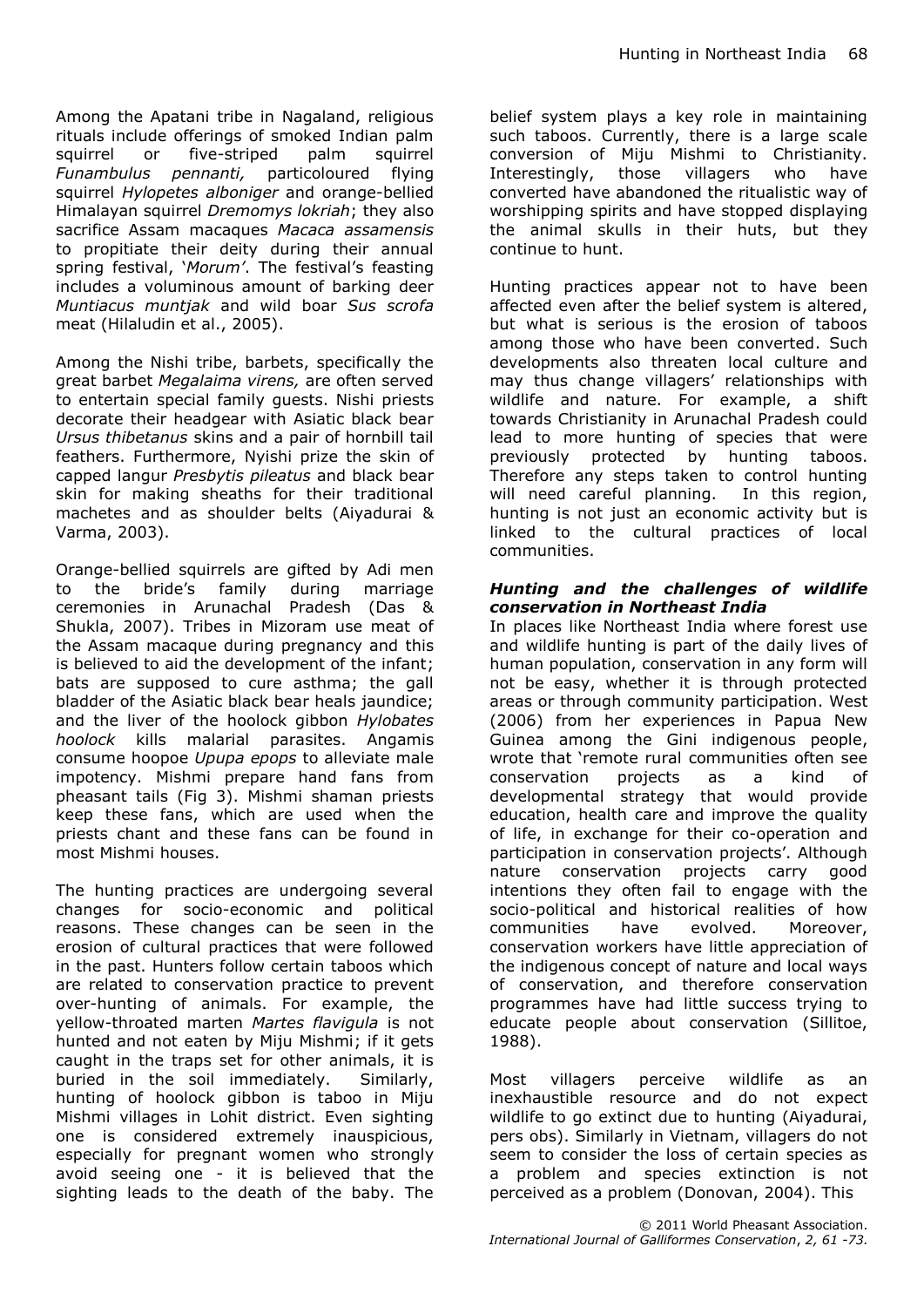perception that wildlife is in plenty is strongly rooted and thus communities may not participate actively in conservation projects.



FIG. 3 Pheasant tails are used to produce fans. 1. Himalayan monal *Lophophorus impejanus*  (male), 2. Blyth's tragopan *Tragopan blythii* (male), Kalij pheasant (*Lophura leucomelanos* (male), 3. Grey peacockpheasant *Polyplectron bicalcaratum* (male), 4. Himalayan monal *Lophophorus impejanus* (female), 5. Grey peacock-pheasant *Polyplectron bicalcaratum* (male), 6. Blyth's tragopan *Tragopan blythii* (male), 7. Temminck's tragopan *Tragopan temminckii*  (male), 8. Sclater's monal *Lophophorus sclateri* (male).

There are innovative approaches to either stop or regulate hunting in Arunachal Pradesh. Erstwhile hunters are employed as field assistants in wildlife monitoring programmes and villagers have taken a stand against hunting by taking a pledge (Datta, 2007). Conservation NGOs provide medical support, training in health care, and education to the community, and they encourage people's participation in wildlife research as part of 'community conservation'. In 2001, a wildlifebased NGO distributed fibreglass hornbill beaks to Nyishi tribe people for whom the hornbill beak is a symbol of manhood and valour, but many areas especially in eastern and central Arunachal have seen such high hunting pressure that the great hornbill has become extremely rare (WTI, 2001). The Village Development Councils also announced a fine of [5](http://en.wikipedia.org/wiki/Indian_rupee),000 (£69) for any person caught hunting hornbills. The artificial beaks became popular and were widely accepted by the Nyishi men.

The impacts of these initiatives need assessment both ecologically and sociologically.

The vision of conservation NGOs in the region is to secure India's natural heritage, and many of them also use community participation as a tool to conserve natural resources. It is time to look at conservation in regions like Northeast India not from a purely ecological point of view but from an interdisciplinary perspective. A conservation strategy may be ecologically appropriate but socially unsuitable or unacceptable. It is high time that conservation projects are evaluated not only in terms of how much forest area is protected, whether the wildlife numbers increased or not during the census, or whether or not there is community participation, but on how the benefits of the conservation is shared among a community, who benefits and who is not benefitted and why.

Infrastructural and economic development in Northeast India is an important issue. There are about 100 hydroelectric dams planned in Arunachal Pradesh which could adversely affect the biodiversity. Without proper Environmental Impact Assessments (EIA) there is a danger that these will result in damage to wildlife populations. There is no doubt that the government of Arunachal is following the conventional 'development' path. Elwin (1959) was concerned about the developmental policies that Arunachal Pradesh might adopt, and strongly advocated that "development work in combination with the cultural and social sensitivities of the people of Arunachal Pradesh is the best way forward'', but unfortunately the development trajectory of Northeast India does not seem have taken any leads from Elwin's policy.

#### *The way ahead*

Wildlife conservation involving communities can be particularly challenging when it involves indigenous people with a tradition of wildlife hunting. In regions like the Northeast where wildlife hunting is a way of life, conservation through engagement of communities and their effectiveness needs to be debated. The challenge before the government as well as conservation NGOs is to find a middle ground where conservation can run hand in hand with communities' aspiration for which a holistic understanding is vital. Attention is needed not only from ecologists but also from social scientists, conservationists and those from the development sector who must work together to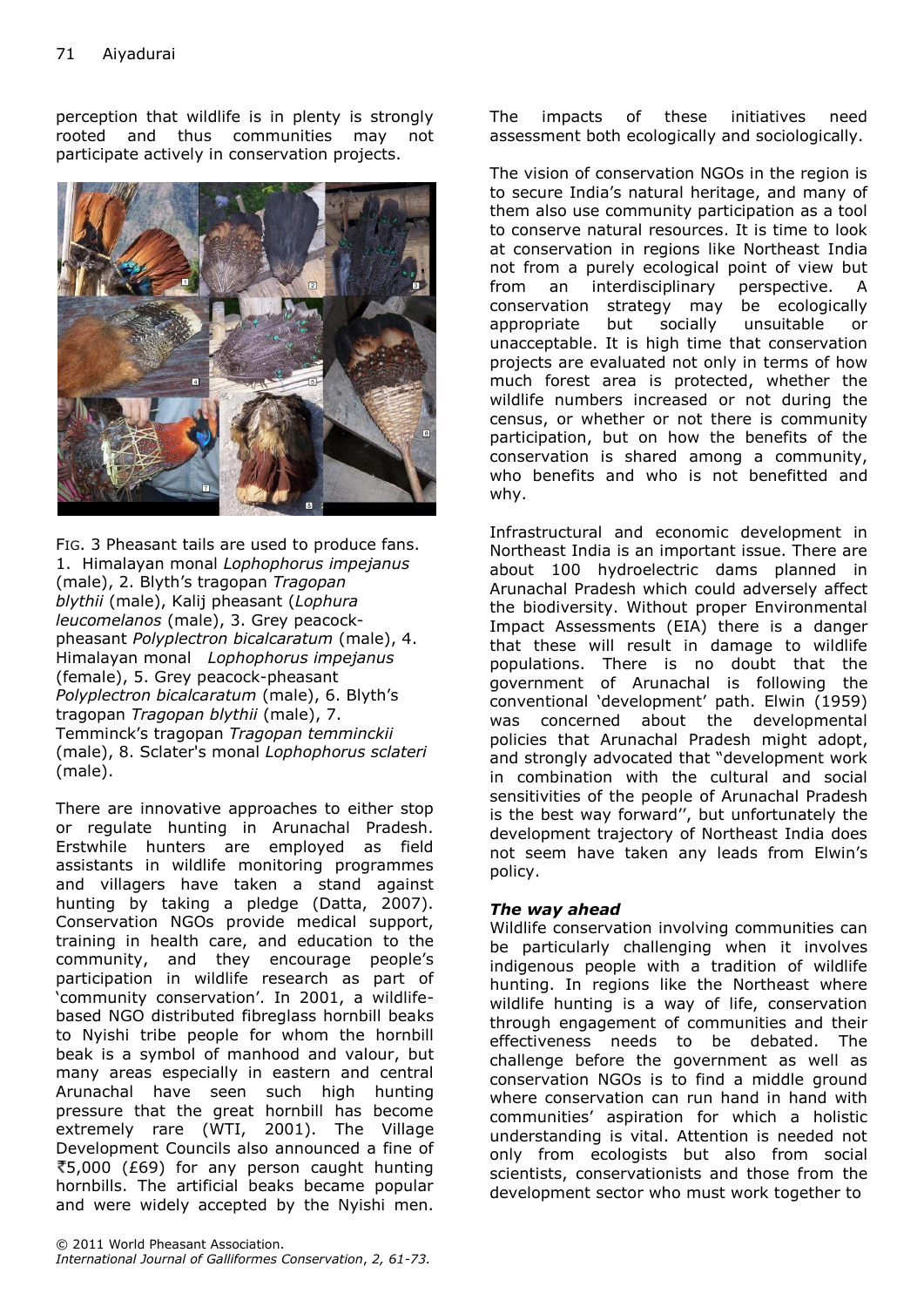seek solutions to help save species like Galliformes which are threatened with extinction and are important for subsistence economies, diet, culture and commerce of mankind the world over (McGowan & Garson, 2002).

As more and more ecologists and wildlife researchers are becoming conservationists, it is questionable whether they have the skills and knowledge to deal with social issues when it comes to community conservation. The gap between ecologists and social scientists is wide and there is a clear need for interdisciplinary approaches to environmental conservation (Guha, 1997; Adams, 2007). Similarly, Saberwal & Kothari (1996) indicated that social sciences and humanities are absent from most conservation biology or wildlife management courses in the developing world. As Adams (2007) put it,"if we are to make real progress in conservation we have to take the challenges of the communication between different academic ways of understanding the world seriously'' (p. 276). Approaches from other disciplines need to be incorporated in understanding conservation issues and during implementation of projects. Sillitoe (2009), an anthropologist who studies hunting in Papua New Guinea, felt that agencies concerned with protecting biodiversity should consider tacit knowledge of indigenous groups about hunting. He also recommended that …''it seems sensible to use extant cultural channels to explore with people conservation priorities, for example to promote the notion of conservation within the context of hunting, not in opposition to it'' (p. 389).

For a country like India, with huge population pressures and increasing economic development, it is a big challenge to ensure that wildlife resources remain for the benefit both of local people and of the country. Therefore, a systematic cultural understanding of hunting is needed, without which there is a significant risk of doing more harm than good to the local communities when trying to stop wildlife hunting from leading to species extinctions.

### **Acknowledgements**

*This paper draws on a series of field trips carried out during 2004 to 2008 as part of surveys and short visits to Arunachal Pradesh. Most of the information comes from my Master's thesis in the Research Dissertation Programme in Anthropology from University College London (2009). The additional data* 

*were subsequently backed by archival work in The British Library (India Office Records), London. I thank the Ford Foundation's International Fellowship Programme, the Rufford Small Grants Foundation (UK), and the Parkes Foundation (UK) for financial support. Dr. Philip McGowan(World Pheasant Association) and Debojyoti Das (School of African and Oriental Studies, University of London) gave valuable inputs and critical comments on the earlier drafts of the paper. I thank Santanu Basu (Wildlife Trust of India) for preparing the map.*

*Also I thank the two anonymous reviewers and the editors of the journal for valuable suggestions towards improvement of the manuscript.*

#### **References**

- ADAMS, W.M. (2007) Thinking like a human: social science and the two cultures problem. *Oryx*, 41 (3), 275-276.
- AISHER, A. (2007) Voices of Uncertainty: Spirits, Humans and Forests in Upland Arunachal Pradesh, India, South Asia. *Journal of South Asian Studies*, 30 (3), 479-498.
- AIYADURAI, A & VARMA, S. (2003). *Dog and Bull – An investigation into carnivore-human conflict in and around Itanagar Wildlife Sanctuary, Arunachal Pradesh*. Wildlife Trust of India, New Delhi.
- AIYADURAI, A. (2007a). *Hunting in a Biodiversity Hotspot: a survey on hunting practices by indigenous communities in Arunachal Pradesh, Northeast India*. Report submitted to the Rufford Small Grants Foundation UK, Nature Conservation Foundation, Mysore.
- AIYADURAI, A. (2007b). Pheasant hunting: a cultural practice in Arunachal Pradesh, Northeast India. *The International Newsletter of the World Pheasant Association*, 79, 6-7.
- AIYADURAI, A. (2009) *Wildlife hunting in Miju Mishmi, an indigenous group in Arunachal Pradesh, Northeast India: a socio-economic and cultural study*. MSc thesis, Unversity College London, UK.
- AIYADURAI, A., SINGH, N.J. & MILNER-GULLAND, E.J. (2010) Wildlife hunting by indigenous tribes: a case study from Arunachal Pradesh, Northeast India. *Oryx*, 44 (4), 564-572.
- ALAVARD, M. (2000) The impact of traditional subsistence hunting and trapping on prey populations: data from Wana horticulturalists of upland Central Sulawesi, Indonesia. In *Hunting for Sustainability in Tropical Forests*  (eds J.G. Robinson & E.L. Bennett), pp. 214- 230. Columbia Univesity Press, New York.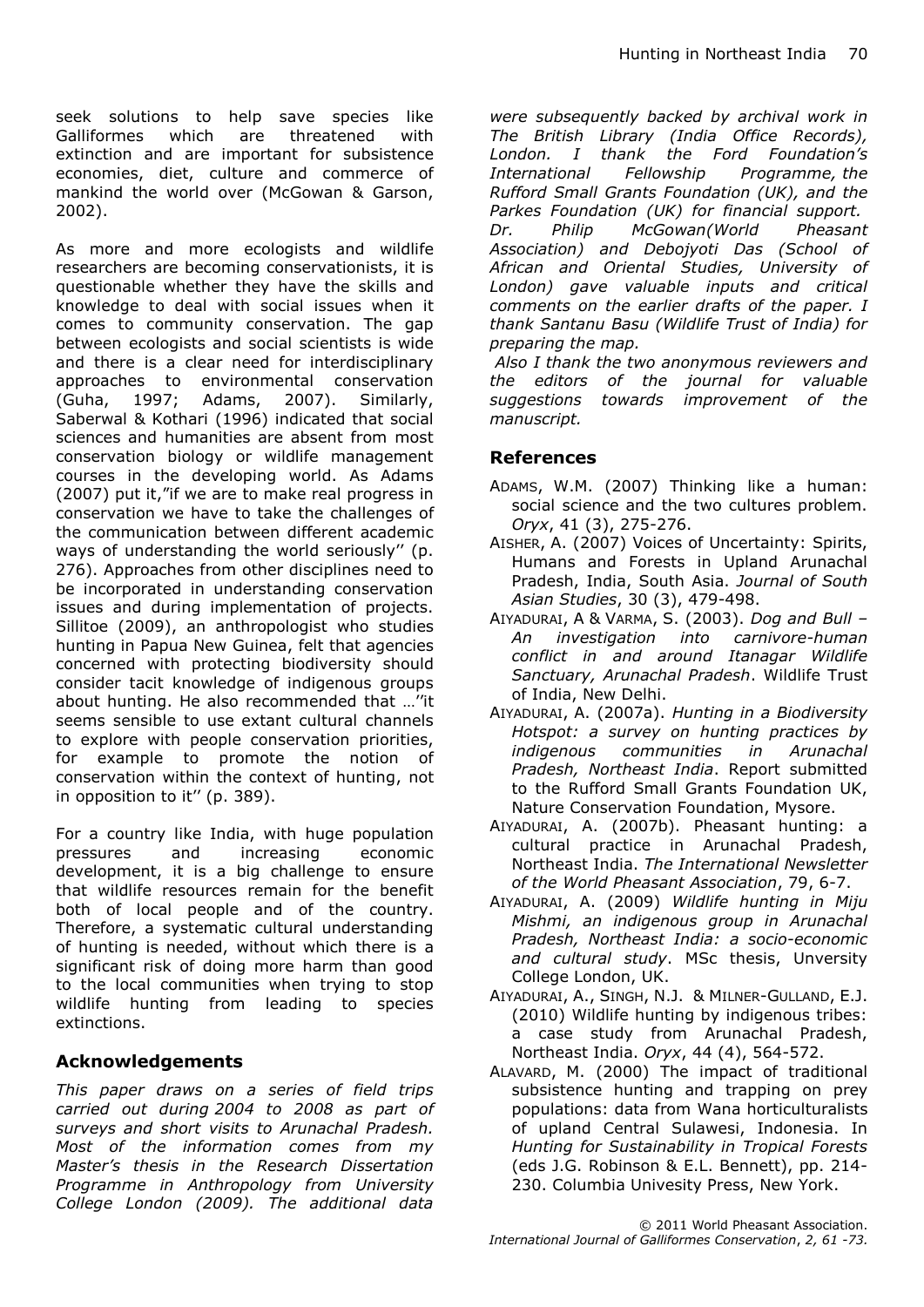- ALI, A.N.M.I & DAS, I. (2003). Tribal situation in North East India. *Studies on Tribes and Tribals*, 1 (2), 141-148.
- ANONYMOUS (1994) The *Indian Wildlife Protection Act, 1972 (as amended upto 1993)*. 2nd edition. Natraj Publishers, Dehra Dun.
- ANONYMOUS. (2006) *Arunachal Pradesh, Human Development Report 2005*. Department of Planning, Itanagar, Government of Arunachal Pradesh.
- ATHREYA, R. (2006) A new species of Liocichla (Aves: *Timaliidae*) from Eaglenest Wildlife Sanctuary, Arunachal Pradesh, India. *Indian Birds*, 2 (4), 82-94.
- BAILEY, F. M. (1912) *Report on the Work of the Dibang Column—Mishmi Mission (1911- 1912)*, IOR/MSS/EUR F 157, 304 (d). The British Library, London.
- BAKELS, S. J. (2004) Farming the forest edge: perceptions of wildlife among the Kerinci of Sumatra. In *Wildlife in Asia: cultural perspectives* (ed J. Knight). Routledge Curzon, London.
- BENNETT, E. L., MILNER-GULLAND, E.J.,BAKARR, M., EVES, H.E., ROBINSON, J.G. & WILKIE, D.S. (2002) Hunting the world's wildlife to extinction. *Oryx*, 36 (4), 328-329.
- BENNETT, E.L. & ROBINSON, J.G. (2001) *Hunting of wildlife in tropical forests: implications for biodiversity and forest peoples*. World Bank Environment Department, Washington D.C.
- CHOUDHURY, A. (2006) Notable bird records from Mizoram in north-east India. *Forktail*, 22, 152-155.
- CHUTIA, P. (2010) Studies on Hunting and the Conservation of Wildlife Species in Arunachal Pradesh, *SIBCOLTEJO*, 5: 56-67.
- CLOSE, C., BAILEY, C. & BARNARD, M. (1930) The Seinghku and Delei Valleys, North-East Frontier of India: Discussion. *The Geographical Journal*, 75 (5), 433-435.
- CORLETT, R. T.  $(2007)$  The impact of hunting on the mammalian fauna of tropical Asian forests. *Biotropica*, 39 (3), 292-303.
- DAS, A. K. & SHUKLA, S. P. (2007) Biodiversity and indigenous knowledge system. *Current Science*, 92 (3), 275.
- DAS, D. (2010). Communities, Conservation and the Challenge of Participation: An Ethnographic Detour of Conservation Programme and the fate of Jhummias in Naga villages. In *Interventions and Tribal Development Challenges before Tribes in India in an Era of Globalization* (eds M. C. Behera & J. Basar), pp. 156-189. Serials Publication, New Delhi.
- DATTA, A. (2002). *Status of hornbills and hunting among tribal communities in eastern Arunachal Pradesh.* Unpublished report. Wildlife Conservation Society and WCS-India Program, Bangalore.
- DATTA, A. (2007). Protecting with people in Namdapha: threatened forests, forgotten people. In *Making Conservation Work: securing biodiversity in this new century* (eds G. Shahabuddin & M. Rangarajan), pp. 165- 209. Permanent Black, New Delhi.
- DATTA, A., ANAND, M.O. & NANIWADEKAR, R. (2008). Empty forests: large carnivore and prey abundance in Namdapha National Park, Northeast India. *Biological Conservation*, 141 (5), 1429-1435.
- DOLLO, M., GOPI, G. V., TEEGAPALLI, K. & MAZUMDAR, K. (2010) Conservation of the orange-bellied Himalayan squirrel using a traditional knowledge system: a case study from Arunachal Pradesh, India. *Oryx,* 44 (4), 573-576.
- DONOVAN, D. G. (2004) Cultural underpinnings of the wildlife trade in Southeast Asia. In *Wildlife in Asia: cultural perspectives (*ed J*.*  KNIGHTKNIGHT), pp. 88-111. Routledge Curzon, London.
- DUTT, B. (2004) *Biodiversity, livelihoods and the law: the case of Jogi-Nath snake charmers of India*. Wildlife Trust of India, New Delhi.
- ELWIN, V. (1959) *A Philosophy for NEFA*. Directorate of Research, Government of Arunachal Pradesh, Itanagar (1999, Reprint).
- ESTIOKO-GRIFFIN, A. & GRIFFIN, P. B. (1981) *Woman the hunter: the Agta.* Yale University Press, New Haven.
- FA, J. E., CURRIE, D. & MEEUWIG, J. (2003) Bushmeat and food security in the Congo Basin: linkages between wildlife and people's future. *Environmental Conservation*, 30(1), 71-78.
- GADGIL, M. & MALHOTRA, K. C. (1998) The Ecological Significance of Caste. In *Social Ecology* (ed R. Guha), pp. 27-41. Oxford University Press, Delhi.
- GAVIN, M. C., SOLOMON, J. N. & BLANK, S. G. (2010) Measuring and monitoring illegal use of natural resources. *Conservation Biology*, 24 (1), 89-100.
- GHOSE, D. (2003) Status survey of the Blyth's Tragopan in Blue National Park, Mizoram, India using call count technique. *Current Science*, 84 (1), 95-96.
- GRIFFIN, P. B. & GRIFFIN, M. B. (2000) Agta hunting and sustainability of resource use in Northeastern Luzon, Philippines. In *Hunting for Sustainability in Tropical Forests.* (eds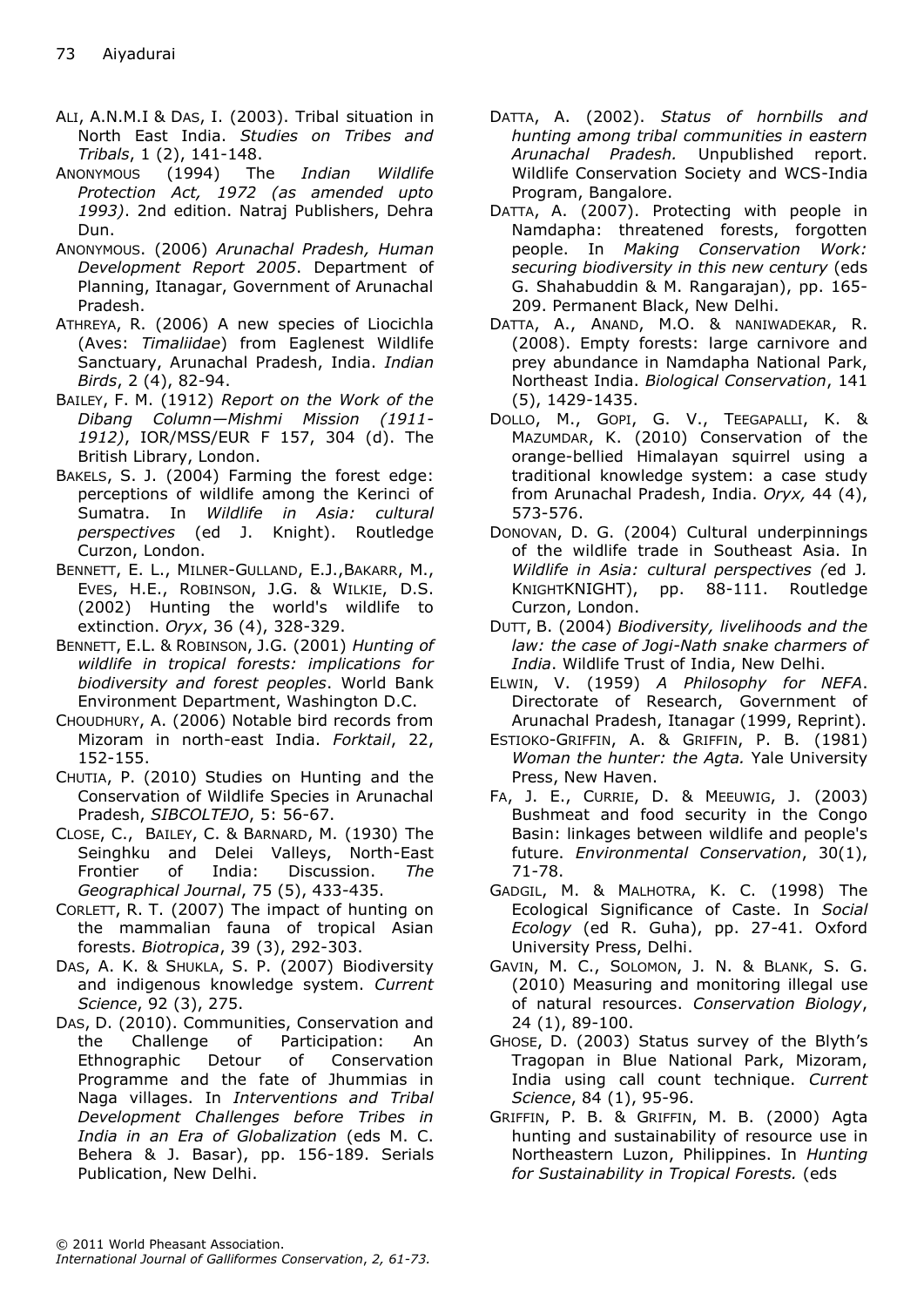- J.G. Robinson & E.L. Bennett), pp.325-335. Columbia University Press, New York.
- GUHA, R. (1997) Social-ecological research in India: a 'status' report. *Economic and Political Weekly*, 32 (7), 345-352.
- HILALUDDIN, KAUL, R. & GHOSE, D. (2005) *Extraction and use of Galliformes by indigenous ethnic groups in Northeast India.* Proceedings of the 3rd International Galliformes Symposium, World Pheasant Association, Fordingbridge, UK.
- INGOLD, T. (1980) *Hunters, pastoralists and ranchers: reindeer economies and their transformations*. Cambridge University Press, London.
- JEROZOLIMSKI, A. & PERES, C. A. (2003) Bringing home the biggest bacon: a cross-site analysis of the structure of hunter-kill profiles in Neotropical forests. *Biological Conservation*, 111, 415-425.
- JUSTE, J., FA, J. E., VAL, J. P. D. & CASTROVIEJO, J. (1995) Market dynamics of bushmeat species in Equatorial Guinea. *Journal of Applied Ecology*, 32 (3), 454-467.
- KATO, D. & GOPI, G. V. (2009) Ethnozoology of Galo tribe with special reference to edible insects in Arunachal Pradesh. *Indian Journal of Traditional Knowledge*, 8 (1), 81-83.
- KAUL, R., HIL**L**ALUDIN., JANDROTIA, J.S**.** & MCGOWAN, P.J.K. (2004) Hunting of large mammals and pheasants in the Indian Western Himalaya. Oryx, 38 (4), 426-431.
- KAUL, R., HILLAUDDIN., S., J. J. & MCGOWAN, P.J.K. (2004) Hunting of large mammals and pheasants in the Indian Western Himalaya. *Oryx*, 38 (4), 426-431.
- KEANE, A., BROOKE, M. D. L. & MCGOWAN, P. J. K. (2005) Correlates of extinction risk and hunting pressure in gamebirds (Galliformes). *Biological Conservation*, 126, 216-233.
- KRI, H. (2008) *The Mishmis: an introduction*. The City Press, Tinsukia.
- KUMAR, A. & SOLANKI, G. S. (2008) Population status and conservation of capped langurs *(Trachypithecus pileatus)* in and around Pakke Wildlife Sanctuary,Arunachal Pradesh, India. *Primate Conservation*, 23 (1), 97-105.
- KUMAR, S. & SINGH, P. (2003) A new subspecies of Sclater's monal *Lophophorus sclateri* from western Arunachal Pradesh, India. *Bulletin of the British Ornithologists' Club,* 124 (1), 16- 28.
- KUMARA, H. N. & SINGH, M. (2004) The influence of differing hunting practices on the relative abundance of mammals in two rainforest areas of the Western Ghats, India. *Oryx*, 38 (3), 321-327.
- MADHUSUDAN, M. D. & KARANTH, K. U. (2002) Local hunting and the conservation of large mammals in India. *Ambio*, 31 (1), 49-54.
- MAINPRICE, F. P. (1945) *Tour Diary of F.P. Mainprice, ICS, Assistant Political Officer, Lohit Valley, Nov 1943 - May 1945*. MssEurD1191/3. The British Library, London.
- MCGOWAN, P. J. K. & GARSON, P. J. (2002) The Galliformes are highly threatened: should we care? *Oryx,* 36 (4), 311-312.
- MCGOWAN, P. J. K. (2010) Conservation status of wild relatives of animals used for food. *Animal Genetic Resources*, 47, 115-118.
- MILNER-GULLAND, E.J., BENNETT, E.L. & THE SCB 2002 Annual Meeting Wild Meat Group. (2003) Wild meat: the bigger picture. *Trends in Ecology and Evolution*, 18(7), 351–357.
- MISHRA, C., MADHUSUDAN, M. D. & DATTA, A. (2006) Mammals of the high altitudes of western Arunachal Pradesh, Eastern Himalaya: an assessment of threats and conservation needs. *Oryx,* 40 (1), 29-35.
- MISHRA, C., RAMAN, T.R.S., & JOHNSINGH, A. J. T. (1998) Habitat, hunting and conservation of rupicaprines in Mizoram, Northeast India*. Journal of the Bombay Natural History Society*, 95 (2), 215-220.
- MYERS, N., MITTERMEIER, R. A., MITTERMEIER, C. G., DA FONSECA, G. A. B. & KENT, J. (2000) Biodiversity hotspots for conservation priorities. *Nature*, 403, 853-858.
- PAWAR, S. & BIRAND, A. (2001) *A survey of amphibians, reptiles, and birds in Northeast India*. Centre for Ecological Research and Conservation, Mysore, India.
- RANGARAJAN, M. (2001) *India's wildlife history: an introduction*. Permanent Black, New Delhi, India.
- RAO, M., MYINT, T., ZAW, T. & HTUN, S. (2005) Hunting patterns in tropical forests adjoining the Hkakaborazi National Park, north Myanmar. *Oryx*, 39 (3), 292-300.
- RIST, J., ROWCLIFFE, M., COWLISHAW, G. & MILNER-GULLAND, E. J. (2008) Evaluating measures of hunting effort in a bushmeat system. *Biological Conservation*, 141, 2086-2099.
- ROBINSON, J. G. & BENNETT, E. L. (2004) Having your wildlife and eating it too: an analysis of hunting sustainability across tropical ecosystems. *Animal Conservation*, 7 (4), 397-408.
- ROBINSON, J.G. & BENNETT, E.L. (EDS.) (2000) *Hunting for sustainability in tropical forests*. Columbia University Press, New York, USA.
- SABERWAL, V. K. & KOTHARI, A. (1996) The human dimension in conservation biology curricula in developing countries. *Conservation Biology,* 10 (5), 1328-1331.

© 2011 World Pheasant Association. *International Journal of Galliformes Conservation*, *2, 61 -73.*